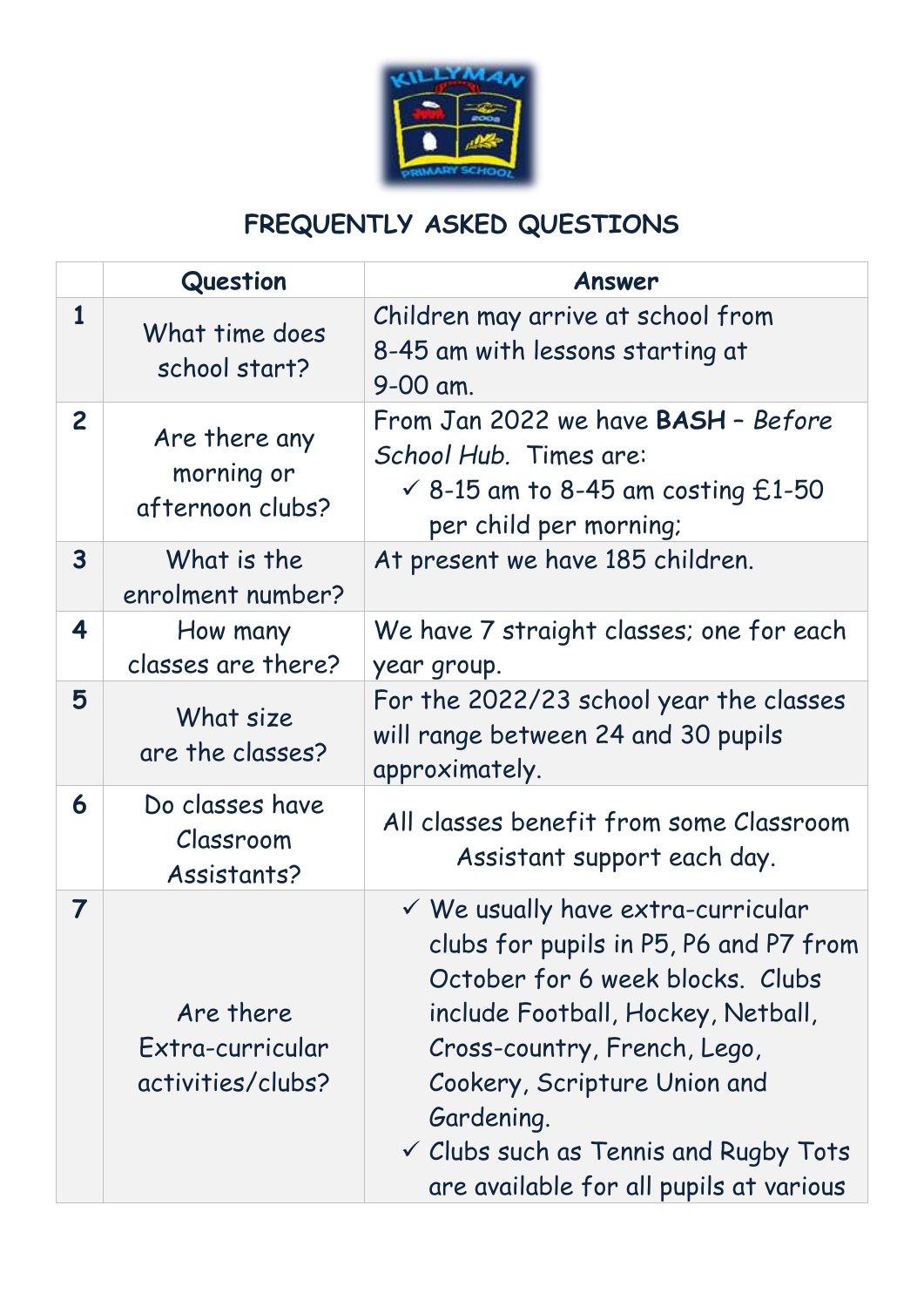|    |                                                               | times after school throughout the                                                                                                                                                                                                                                                                                                                                                                                                                                                                           |
|----|---------------------------------------------------------------|-------------------------------------------------------------------------------------------------------------------------------------------------------------------------------------------------------------------------------------------------------------------------------------------------------------------------------------------------------------------------------------------------------------------------------------------------------------------------------------------------------------|
|    |                                                               | year.                                                                                                                                                                                                                                                                                                                                                                                                                                                                                                       |
| 8  | Is there<br>a school choir?                                   | Pupils in P4, P5, P6 and P7 can attend<br>Senior Choir Club after school at various<br>times throughout the year.                                                                                                                                                                                                                                                                                                                                                                                           |
| 9  | What opportunities<br>are there for<br>music in school?       | $\checkmark$ Killyman PS has a strong tradition<br>for music tuition. Pupils have the<br>opportunity to be part of Junior,<br>Senior and Class Choirs.<br>$\checkmark$ The Choirs and individual pupils take<br>part in the local Music Festival each<br>year.<br>$\checkmark$ Piano tuition is available for pupils<br>during school hours by a private<br>Piano Tutor.<br>$\checkmark$ Woodwind and String Tuition,<br>delivered by EA Music Service<br>Tutors, is available for pupils in<br>$P4 - P7$ . |
| 10 | Is there a School<br>Play/Production?                         | All pupils take part in our annual<br>Christmas Play/Production or Carol<br>Service.                                                                                                                                                                                                                                                                                                                                                                                                                        |
| 11 | What opportunities<br>are there for<br>sport in school?       | $\checkmark$ We have Football, Netball, Hockey,<br>Cross-country and Tennis teams in<br>school each year.<br>$\checkmark$ Pupils in P3 - P7 go to the Leisure<br>Centre in Dungannon for swimming<br>sessions each year.                                                                                                                                                                                                                                                                                    |
| 12 | What opportunities<br>are there to learn<br>another language? | $\checkmark$ Pupils in P7 have French lessons for<br>a term.<br>$\checkmark$ French or Spanish Clubs are<br>sometimes held after school.                                                                                                                                                                                                                                                                                                                                                                    |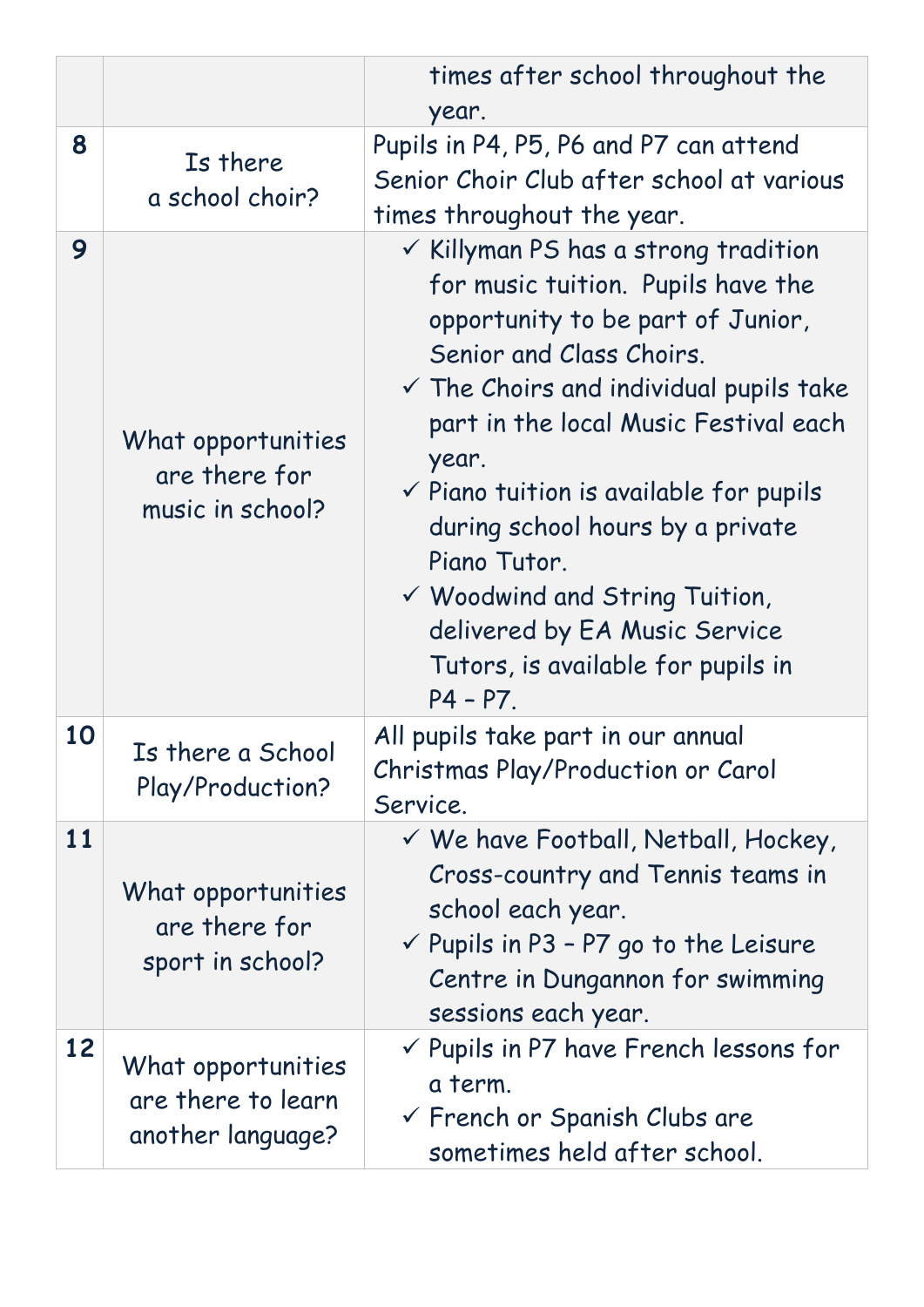| 13 | When can I talk<br>to a teacher about<br>my child? | $\checkmark$ Parents may contact school to make<br>an appointment to speak to a<br>teacher.<br>$\checkmark$ Parent/Teacher meetings are held<br>twice a year in October and<br>February.<br>$\checkmark$ A written Report is sent home at the<br>end of June each year.                                                                                                                            |
|----|----------------------------------------------------|----------------------------------------------------------------------------------------------------------------------------------------------------------------------------------------------------------------------------------------------------------------------------------------------------------------------------------------------------------------------------------------------------|
| 14 | How does<br>Dinner time<br>operate?                | At lunch-time pupils can either:<br>$\checkmark$ have a packed lunch;<br>$\checkmark$ have a school dinner prepared in the<br>kitchen at school:<br>$\checkmark$ go home for lunch and return to<br>school.<br>Pupils are divided into three sittings to<br>eat and play: P1- P2; P3-P5; P6-P7.                                                                                                    |
| 15 | What do children<br>eat for<br>mid-morning snack?  | $\checkmark$ P1 and P2 pupils pay monthly for<br>their snack which consists of fruit,<br>cheese, breadsticks, yoghurt,<br>pancakes or other healthy snacks.<br>$\checkmark$ P3 - P7 pupils bring their own snack<br>from home:<br>• Mondays - Fruit;<br>Tuesdays - Thursdays - Healthy<br>Snack:<br>• Fridays - Treat Day.<br>$\checkmark$ Pupils are encouraged to drink water<br>during the day. |
| 16 | How much<br>Homework<br>will be given?             | V Pupils should expect Spellings,<br>Tables, Reading and a written or<br>practical Literacy or Numeracy<br>Homework each day which is a short<br>revision exercise.                                                                                                                                                                                                                                |